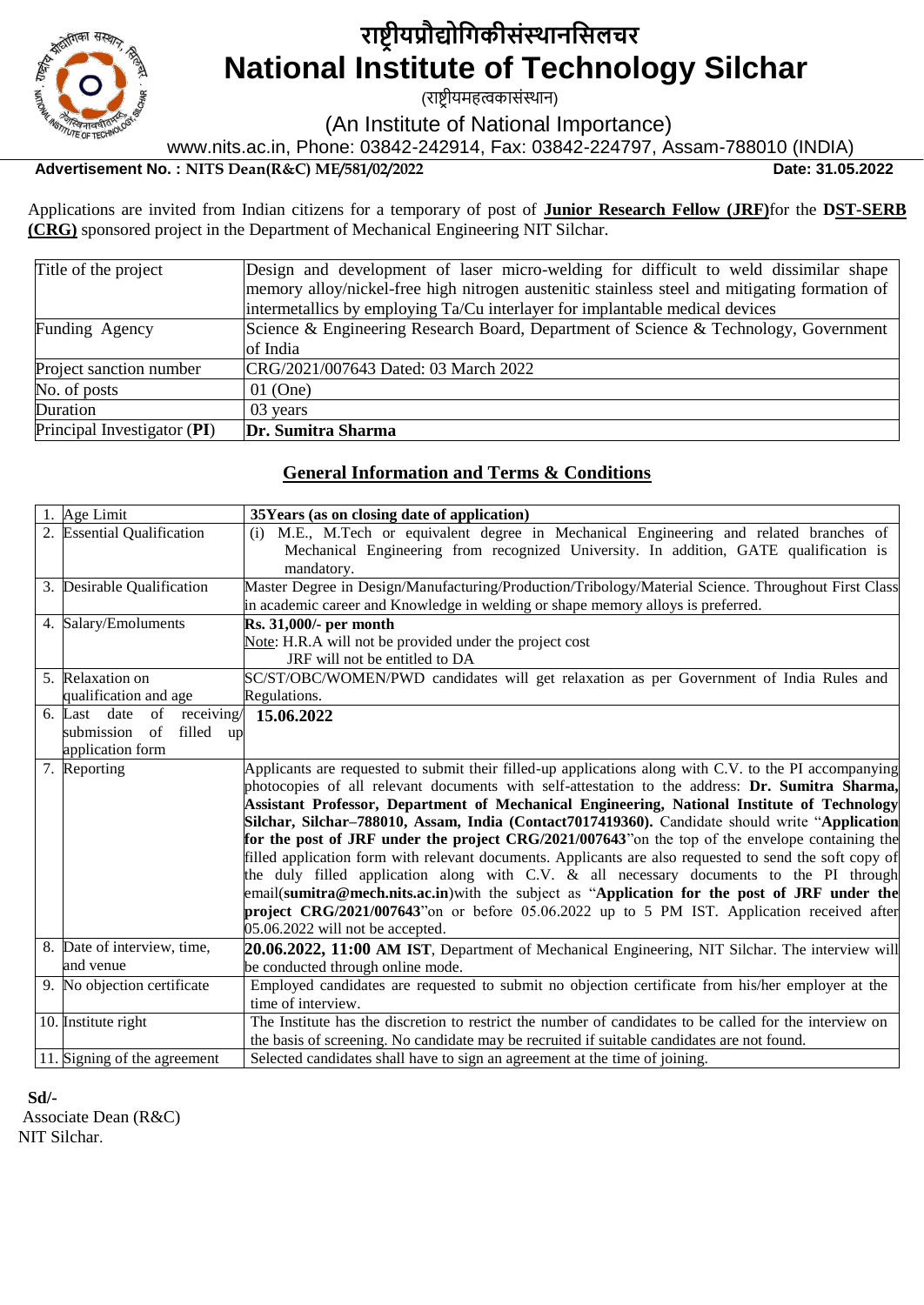National Institute of Technology Silchar

# FORMAT of APPLICATION

# For **Junior Research Fellow**

Paste recent passport size coloured photograph

1. Advertisement no.....................................................................dated:

2. Title of the Project- ………………………..…………………………………….…………………..

…………………………………………………………………………………………

- 3. Department:
- 4. Name of the applicant (in block letters):

5. Father's/Husband's Name:

- 6. Date of Birth(DD-MM-YYYY):
- 7. Age as on 15.06.2022:
- 8. Postal Address:

E-mail: Phone no.:

9. Permanent Address:

### 10. Nationality:

- 11. Marital Status:
- 12. Whether belongs to SC/ST/OBC/EWS/PwD: (If yes, attach certificate):

## 13. Educational Qualification: (Starting from Class X)

| Exam.<br>passed | <b>Board/University</b> | Division | $\%$ age of<br>marks<br>$/$ CPI | Year of<br>passing | <b>Subjects</b> |
|-----------------|-------------------------|----------|---------------------------------|--------------------|-----------------|
|                 |                         |          |                                 |                    |                 |
|                 |                         |          |                                 |                    |                 |
|                 |                         |          |                                 |                    |                 |
|                 |                         |          |                                 |                    |                 |
|                 |                         |          |                                 |                    |                 |